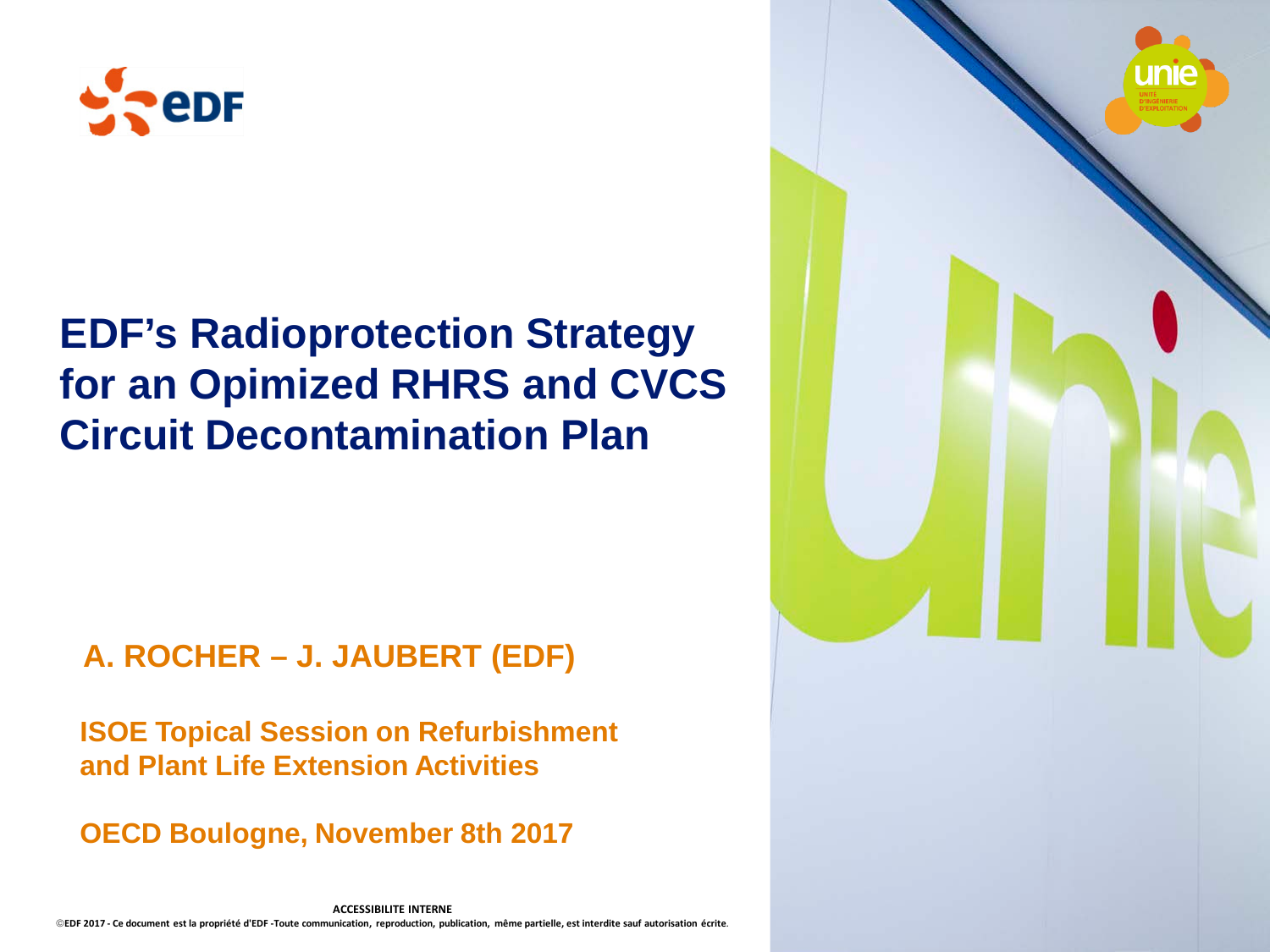

## **TABLE OF CONTENT**

- 1 Radiological Surveillance Program
- 2 Initial Methodology to Plan RHRS/CVCS Decontamination
- 3 Limit of Initial Methology and Future Evolutions
- 4 New Methodology Applied to Optimizing Decontamination Program
- 5 RHRS/CVCS Decontamination Programming (2019-2022)

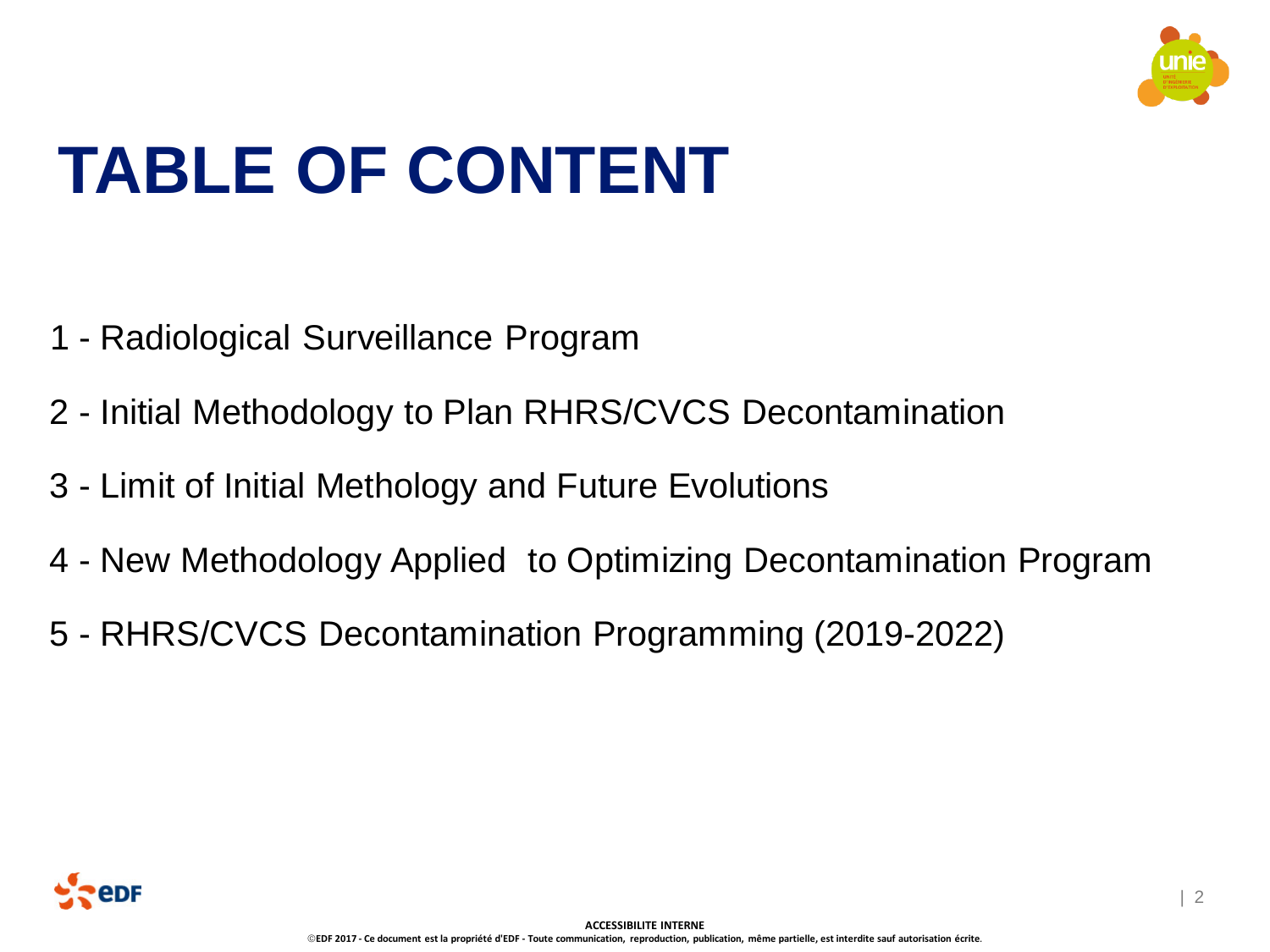**1. RADIOLOGICAL SURVELLANCE PROGRAM (I)**

#### **Dose rate measures**



**Primary circuit : RCS Auxiliary circuits: RHRS, CVCS, …** 



**ACCESSIBILITE INTERNE EDF 2017 - Ce document est la propriété d'EDF - Toute communication, reproduction, publication, même partielle, est interdite sauf autorisation écrite***.*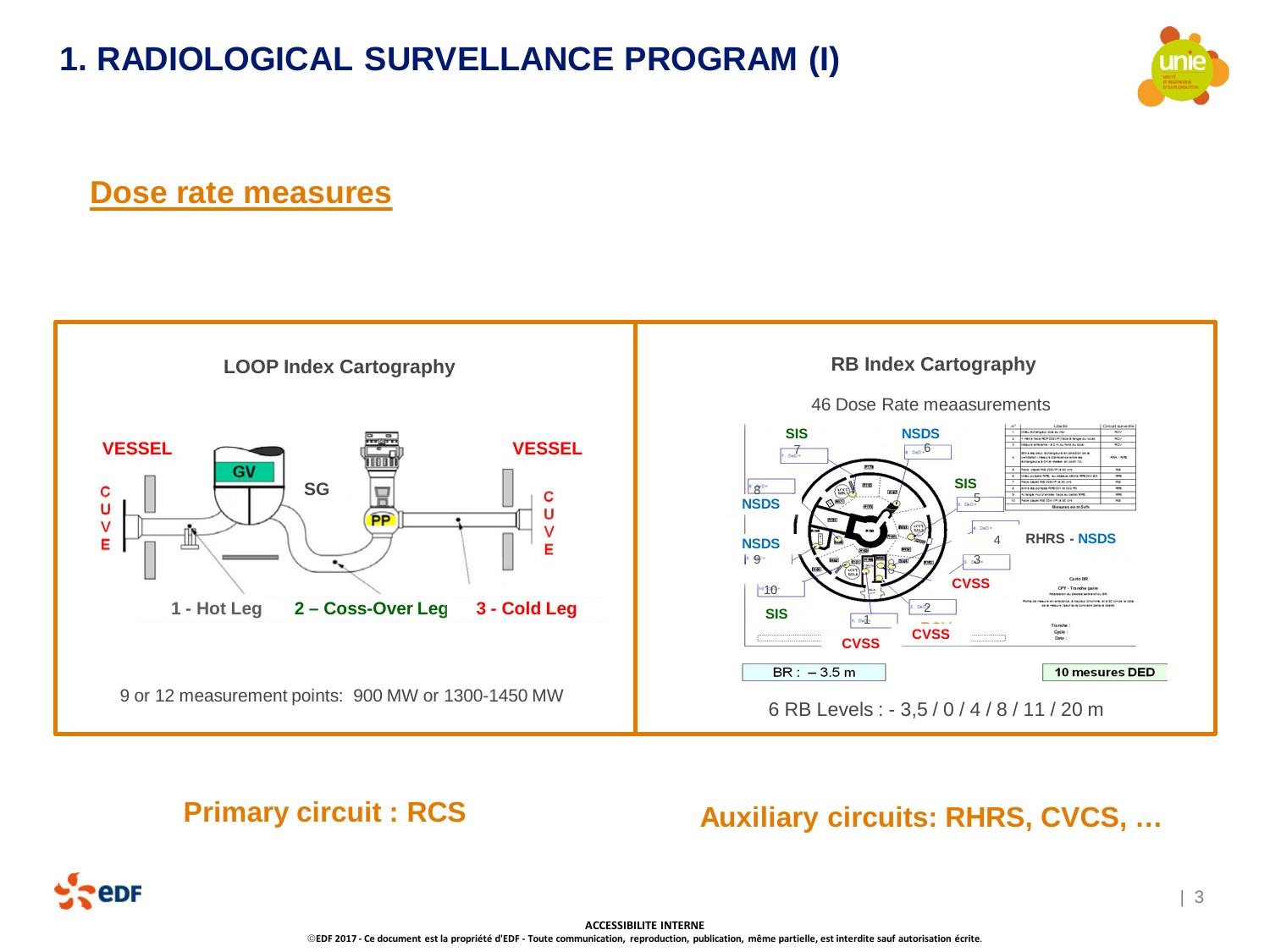#### **1. RADIOLOGICAL SURVELLANCE PROGRAM (II)**



#### **CZT spectrometry measures**

| <b>CZT</b> optimized program         |             |                            |                                          |  |  |  |  |  |
|--------------------------------------|-------------|----------------------------|------------------------------------------|--|--|--|--|--|
| P <sub>1</sub> a<br>P <sub>1</sub> b | <b>CVCS</b> | Before purification system | Power operation<br>After fuel download   |  |  |  |  |  |
| P2a<br>P2b                           | <b>CVCS</b> | After purification system  | Power operation<br>After fuel download   |  |  |  |  |  |
| P <sub>3</sub> a<br>P <sub>3</sub> b | <b>CVCS</b> | Exchanger                  | Power operation<br>After fuel download   |  |  |  |  |  |
| P <sub>4a</sub><br>P <sub>4</sub> b  | <b>RCS</b>  | Crossover leg              | Hot shutdown<br>Pool flooding beginning  |  |  |  |  |  |
| P <sub>5a</sub><br>P <sub>5</sub> b  | <b>RCS</b>  | Hotleg                     | Hot shut down<br>Pool flooding beginning |  |  |  |  |  |
| P <sub>6a</sub><br>P6b               | <b>RCS</b>  | Coldleg                    | Hot shutdown<br>Pool flooding beginning  |  |  |  |  |  |
| P7a<br>P7b                           | <b>SIS</b>  | Valve                      | Hot shutdown<br>Pool flooding beginning  |  |  |  |  |  |
| P <sub>8</sub> a<br>P <sub>8</sub> b | <b>RHRS</b> | Exchanger                  | Hot shutdown<br>Pool flooding beginning  |  |  |  |  |  |



#### CVCS, RCS, SIS & RHRS circuit characterization

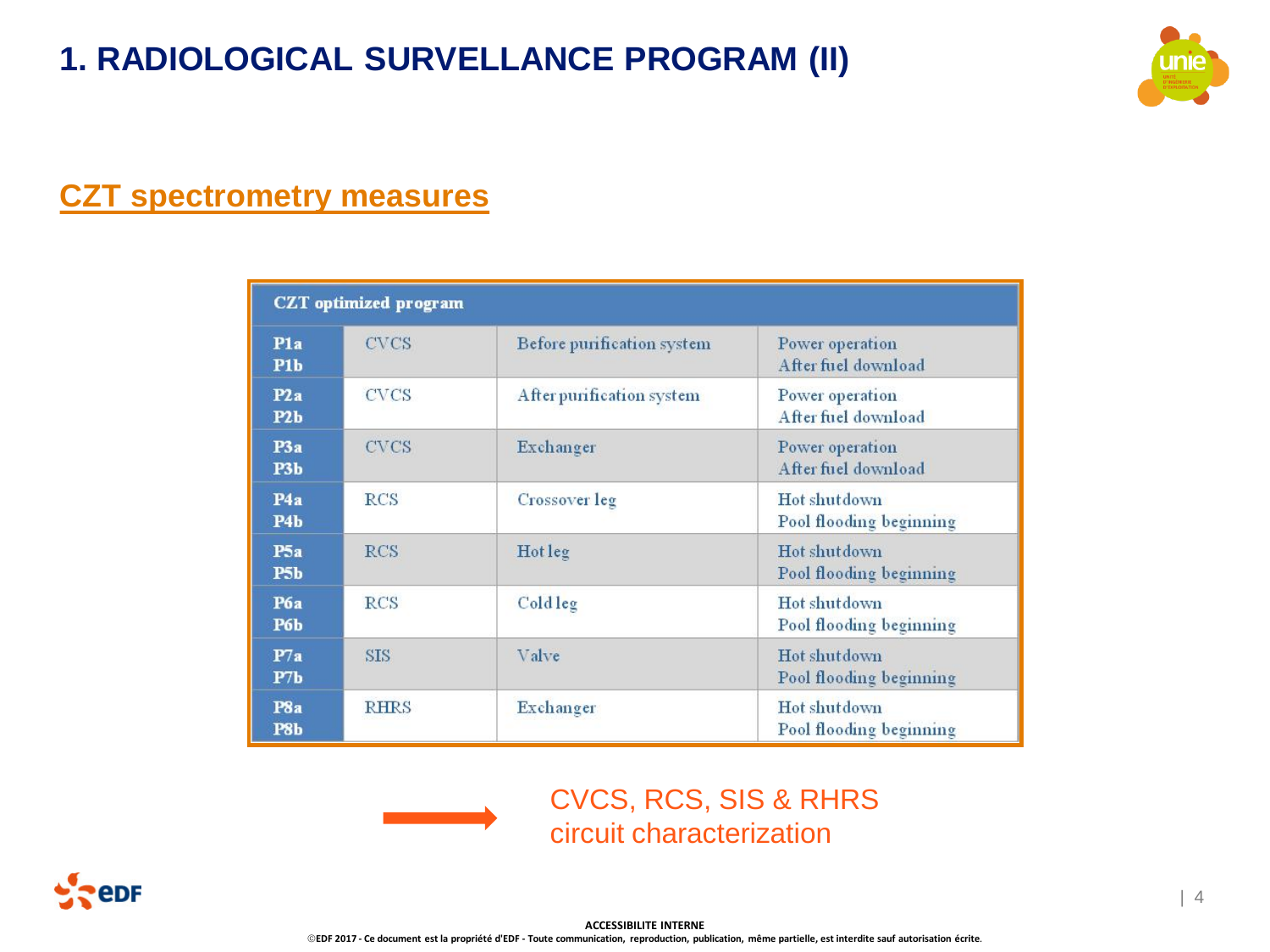## **2. INITIAL METHODOLOGY TO PLAN DECONTAMINATION**



**AUXILIARY CIRCUIT INDEXES**

Based on the analysis of 2 radiological indexes, so as to establish the contamination state of the circuits : RHRS and CVCS respectively



When an index is higher than 25% of the average of it series,

it appears in red in the matrix.

- **ILoop IRB RHRS CVCS NVDS SIS PZR SG RCS RC** <mark>V | ע | ע | ע | ע | ע | ע | ע |</mark> ע | ע <mark>| ע | ע | ע |</mark> **Unit B** | **y** <mark>ע | ק | ק | ע | <mark>ע |</mark> ע | ק</mark> **ע| <mark>ה|</mark> || ז| || || ||** 2 **Unit D** | **y** ד | צ | | | | | | | | | *ד* **Unit E** *Unit F* **1. Selection of eligible unit for decontamination** • Unit with RHRS and/or CVSC red indexes. **2. Establishment of a decontamination program** taking into account the following 3 parameters : • Type of outage (standard , ten-year, …)
	- Fleet outage schedule (no decontamination in parallel)
	- Maximum number of decontaminations (4 per year)

#### The implementation of a decontamination requires a draining of the circuits up to the invert level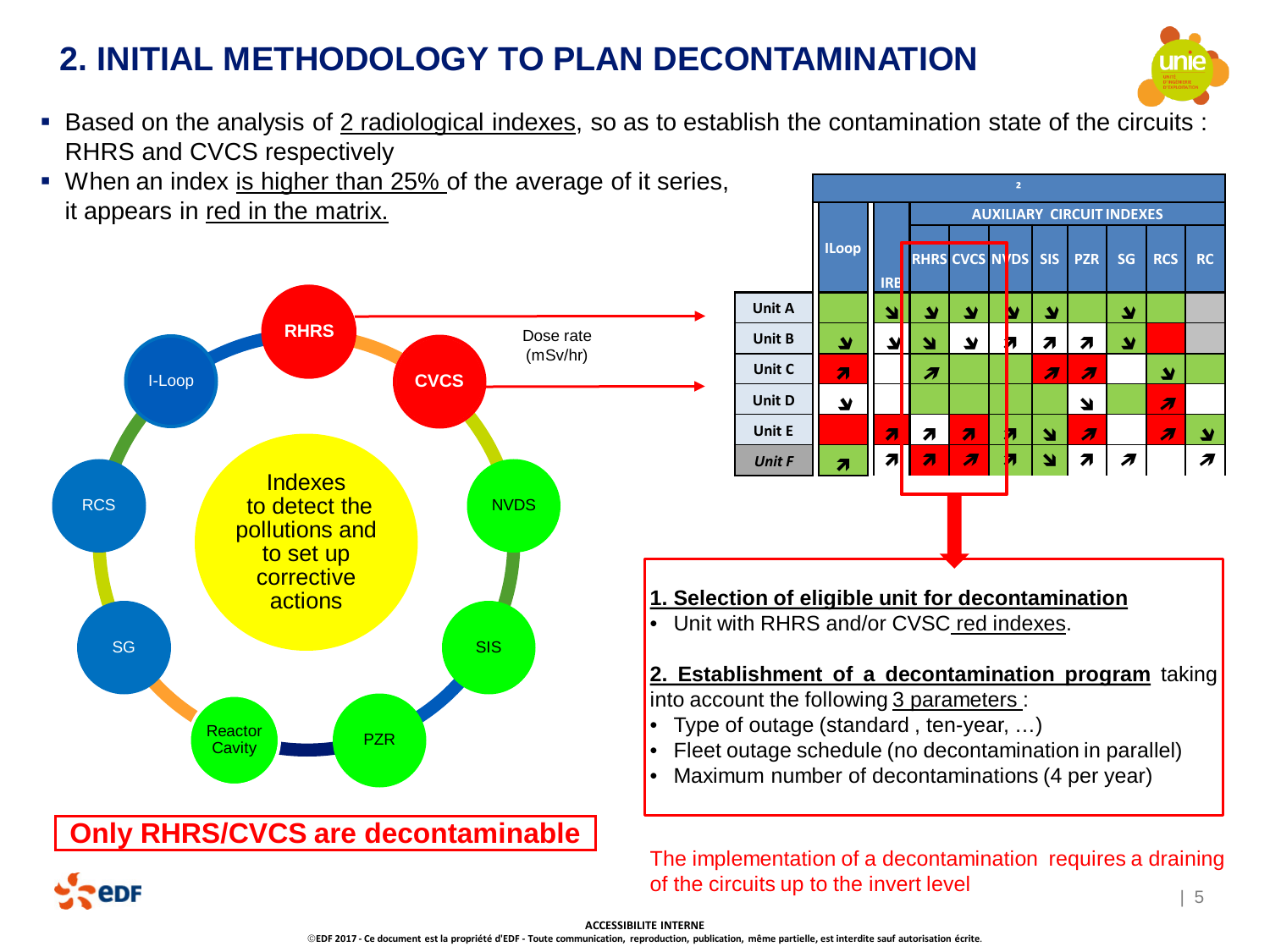### **3. INITIAL METHODOLOGY LIMITS & FUTURE DEVELOPMENTS**



#### **Initial metodology**

- L1: RHRS and CVCS indexes are able to change year to year, which leads to the possibility of reevaluating the ongoing program.
- L2: The main maintenance activities of the RHRS and CVCS circuits are not taken into account in the preparation decontamination schedule.

# **DEVELOPMENTS DEVELOPMENTS**

**LIMITS**

#### **Future developments New methodology**

- D1: To take into accout the average of the RHRS/CVCS indexes calculated over the last 4 consecutive years, which allows a consolidation of these indexes.
- D2: To take into account the maintenance programm focuses on RHRS and CVCS circuits for 5 years following the decontamination
	- $\rightarrow$ Result: To optimize RHRS and CVCS decontamination date, prior to major maintenance activities, in order to increase dosimetric gains.

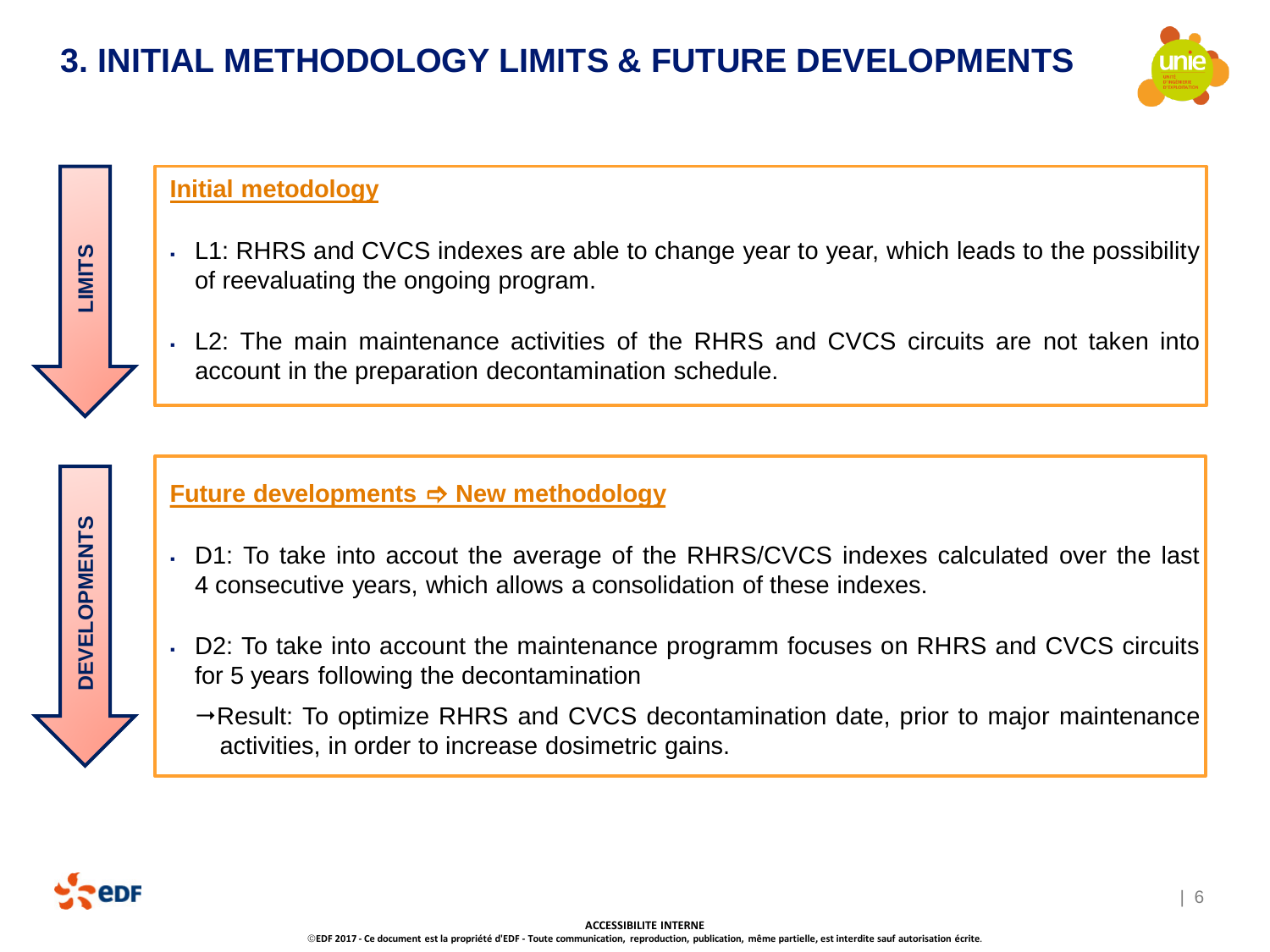#### **4. New methodology applied to optimizing a decontamination program**

STEP 1: Consolidation of the RHRS/CVCS indexes, taking into account their evolution over the last 4 consecutive years

| Year<br><b>Index</b> |      |      | <b>RHRS</b> |      | <b>CVCS</b> |      |      |      |  |
|----------------------|------|------|-------------|------|-------------|------|------|------|--|
|                      | 2013 | 2014 | 2015        | 2016 | 2013        | 2014 | 2015 | 2016 |  |
| <b>UNIT A</b>        |      |      |             |      |             |      |      |      |  |

**Eligible Unit, from a total of 2 red indices**

STEP 2: Consideration of RHRS & CVCS maintenance activities, for the 5 years following the decontamination.

| <b>RHRS/CVCS</b><br><b>Red Indexes</b> |   |  | <b>Year of Maintenance Activities</b> |  |                 | <b>Number of Activities</b> |      |      | <b>Product of</b><br>f (Year of Decontamination) Red Indexes & Number Activ. |      |      |           |      |           |
|----------------------------------------|---|--|---------------------------------------|--|-----------------|-----------------------------|------|------|------------------------------------------------------------------------------|------|------|-----------|------|-----------|
| <b>RHRS CVCS Total</b>                 |   |  | HT'/<br>RHRS RHRS CVCS CVCS           |  | $MR^*/$ $HT^*/$ | MR*/                        | 2019 | 2020 | 2021                                                                         | 2022 | 2019 | 2020      | 2021 | 2022      |
|                                        | 3 |  | 2019                                  |  | 2025            | 2025                        |      |      |                                                                              |      |      | <b>RO</b> |      | <b>RO</b> |

**This weighting allows the choice of the optimal year for decontamination**

**\*HT: hydrostatic test – RM: material replacement**

 $\sim$ **ACCESSIBILITE INTERNE CONCLUSION: In this case, unit A is eligible. The optimal year for decontamination is 2021**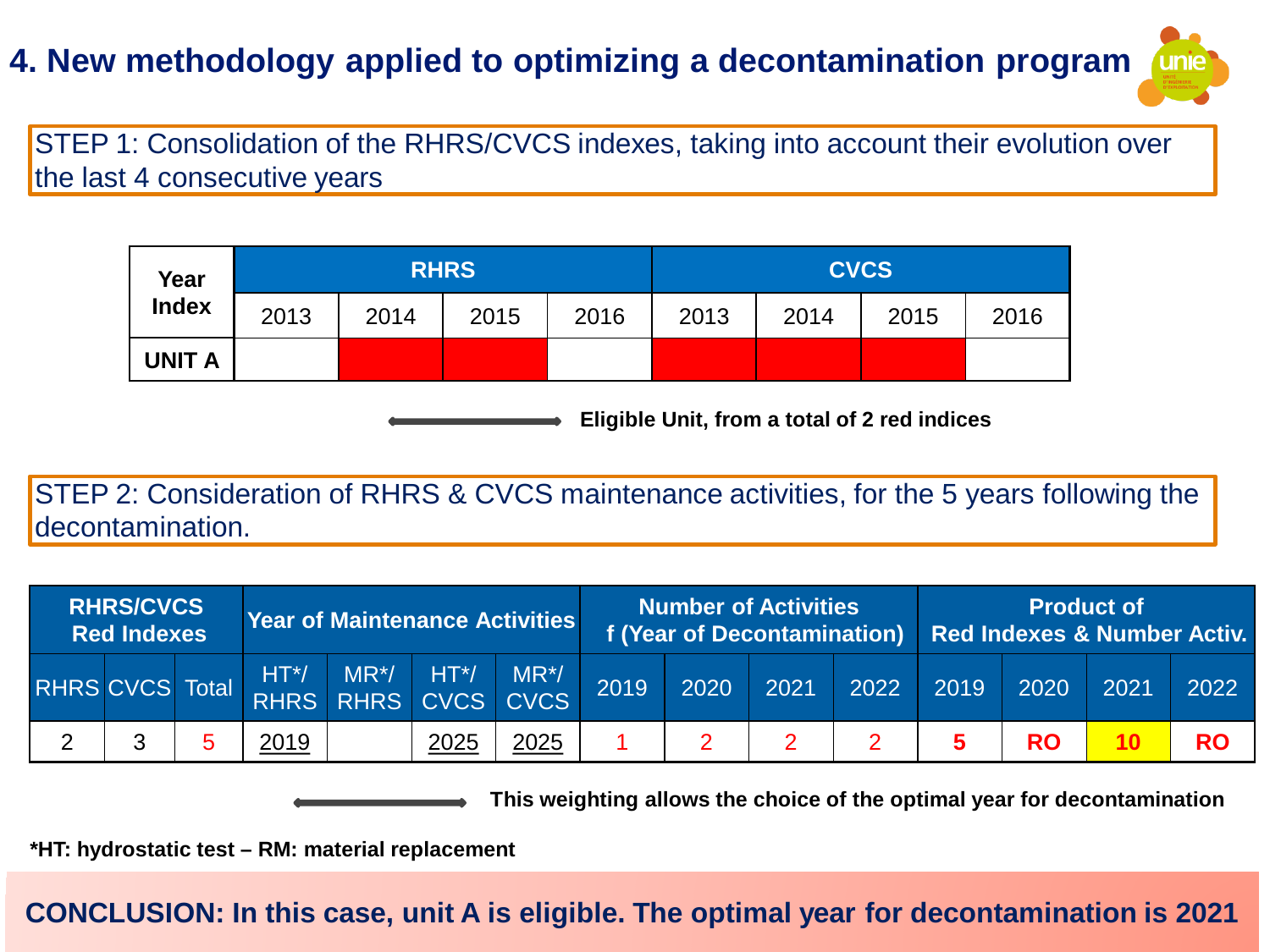

#### **Selection of eligible units, and determination of an optimal date for decontamination**

#### **Classification by increasing red index number**

| Unit        | Number         | Optimal year for decontamination                                                     |                              |  |  |  |  |
|-------------|----------------|--------------------------------------------------------------------------------------|------------------------------|--|--|--|--|
|             | of red index   | Choice #1<br>(matrix weight)                                                         | Choice #2<br>(matrix weight) |  |  |  |  |
| Unit 1      | 5              | 2021 (15)                                                                            | 2023 (15)                    |  |  |  |  |
| Unit 2      | 5              | 2022<br>(15)                                                                         | 2024<br>(20)                 |  |  |  |  |
| Unit 3      | $\overline{4}$ | 2019<br>(8)                                                                          | 2021<br>(8)                  |  |  |  |  |
| Unit 4      | $\overline{4}$ | 2022 (12)                                                                            | 2024 (12)                    |  |  |  |  |
| Unit 5      | $\overline{4}$ | 2020(8)                                                                              |                              |  |  |  |  |
| Unit 6      | 3              | 2019/2)                                                                              |                              |  |  |  |  |
| Unit 7      | 3              | 2022 (9)                                                                             |                              |  |  |  |  |
| Unit 8      | 3              | No shutdown                                                                          |                              |  |  |  |  |
| Unit 9      | $\overline{2}$ | No shutdown                                                                          |                              |  |  |  |  |
| Unit 10     | $\overline{2}$ | 2019(6)                                                                              | 2023 (4)                     |  |  |  |  |
| Unit 1      | $\overline{2}$ | 2024<br>4)                                                                           | 2024<br>(4)                  |  |  |  |  |
| Unit 12     | $\overline{2}$ | 2021<br>(6)                                                                          | 2023<br>(6)                  |  |  |  |  |
| Unit 13     | $\overline{2}$ | 2020<br>(4)                                                                          | 2024<br>(4)                  |  |  |  |  |
| Unit 14     | $\overline{2}$ | 2020<br>(6)                                                                          | 2024<br>4                    |  |  |  |  |
| Unit 15     | $\overline{2}$ | 2019<br>(6)                                                                          | 2024<br>(4)                  |  |  |  |  |
| Unit 16     | $\overline{2}$ | 2022 (8)                                                                             | 2024(6)                      |  |  |  |  |
| Unit 17     | $\overline{2}$ | Hot spot pollution. Priority to eradicate this<br>pollution, before decontamination. |                              |  |  |  |  |
| Unit 18     | $\overline{2}$ | 2024 (6)                                                                             | 2021<br>(4)                  |  |  |  |  |
| Unit 1<br>9 |                | 2019<br>(4)                                                                          | 2024<br>(4)                  |  |  |  |  |

#### **Tool extraction to determin the optimized decontamination year**

| <b>UNIT</b>       | Prog.<br>2019 | Prog<br>2020   | Prog<br>2021      | Prog<br>2022   | Prog<br>2023   | Prog<br>2024   |
|-------------------|---------------|----------------|-------------------|----------------|----------------|----------------|
| UNIT <sub>9</sub> | 8             |                | *RO               | $\overline{2}$ | $\overline{2}$ |                |
| <b>UNIT 10</b>    | 6             | <b>RO</b>      | $\overline{2}$    | <b>RO</b>      | 4              | <b>RO</b>      |
| <b>UNIT 11</b>    | <b>RO</b>     | 4              | <b>RO</b>         | 0              | <b>RO</b>      | 4              |
| UNIT <sub>1</sub> | 5             | <b>RO</b>      | 15                | <b>RO</b>      | 15             | <b>RO</b>      |
| <b>UNIT 12</b>    | 0             | <b>RO</b>      | 6                 | <b>RO</b>      | 6              | <b>RO</b>      |
| UNIT <sub>2</sub> | RΟ            | 10             | <b>RO</b>         | 15             | <b>RO</b>      | 20             |
| UNIT <sub>6</sub> | 12            | <b>RO</b>      | 3                 | <b>RO</b>      | 3              | 3              |
| <b>UNIT 13</b>    | <b>RO</b>     | $\overline{4}$ | <b>RO</b>         | 0              | <b>RO</b>      | $\overline{a}$ |
| UNIT <sub>3</sub> | 8             | <b>RO</b>      | 8                 | <b>RO</b>      | 8              | <b>RO</b>      |
| <b>UNIT 14</b>    | <b>RO</b>     | 6              | <b>RO</b>         | $\overline{2}$ | <b>RO</b>      | 4              |
| UNIT <sub>7</sub> | 6             | <b>RO</b>      |                   | 9              | <b>RO</b>      |                |
| UNIT <sub>8</sub> | <b>RO</b>     | 9              | $\qquad \qquad -$ | <b>RO</b>      | $\overline{0}$ | -              |
| <b>UNIT 15</b>    | 6             | <b>RO</b>      | $\overline{2}$    |                | <b>RO</b>      | 4              |
| <b>UNIT 16</b>    | 4             | <b>RO</b>      |                   | 8              | <b>RO</b>      | 6              |
| <b>UNIT 17</b>    | 8             |                | 0                 | <b>RO</b>      |                | 0              |
| <b>UNIT 18</b>    | <b>RO</b>     |                | $\overline{4}$    | <b>RO</b>      |                | 6              |
| <b>UNIT 4</b>     | 4             |                | <b>RO</b>         | 12             |                | 12             |
| <b>UNIT 19</b>    | 4             | <b>RO</b>      | 0                 |                | <b>RO</b>      | 4              |
| <b>UNIT 5</b>     | <b>RO</b>     | 8              |                   | 0              | <b>RO</b>      |                |

\* RO: Refuiling Outage

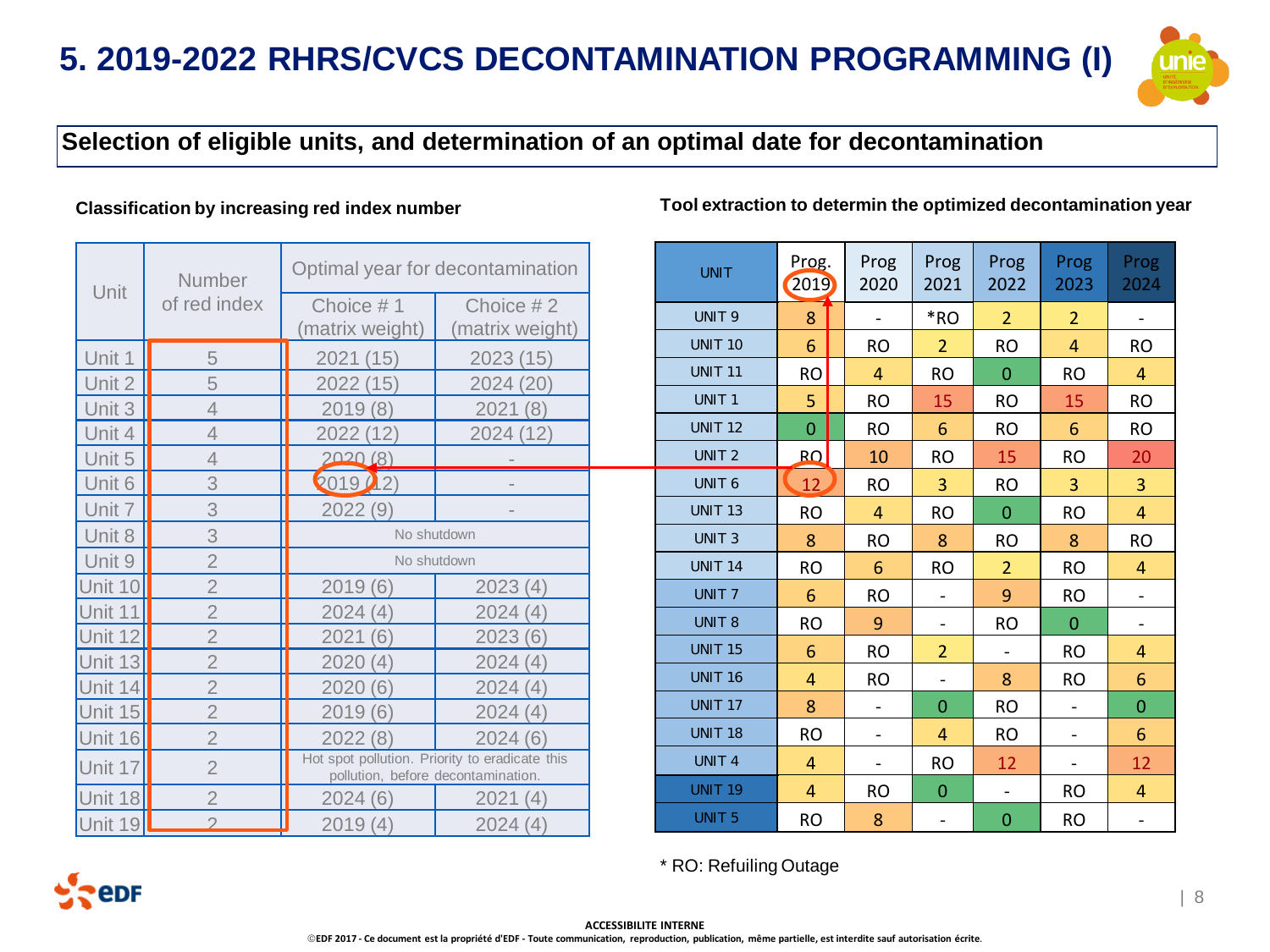**5. 2019-2022 RHRS/CVCS DECONTAMINATION PROGRAMMING (II)**unie

| <b>OPTIMAL YEAR OF RHRS/CVCS CIRCUIT DECONTAMINATION</b> |                     |                |                 |                |                     |                |                             |  |  |  |
|----------------------------------------------------------|---------------------|----------------|-----------------|----------------|---------------------|----------------|-----------------------------|--|--|--|
| 2019                                                     |                     |                | 2020            | 2021           |                     | 2022           |                             |  |  |  |
| <b>UNIT 6</b>                                            | April<br>4th        | <b>UNIT 5</b>  | August<br>8th   | <b>UNIT1</b>   | January<br>5th      | <b>UNIT 2</b>  | February<br>7 <sup>th</sup> |  |  |  |
| <b>UNIT3</b>                                             | <b>March</b><br>3rd | <b>UNIT 11</b> | June<br>6th     | <b>UNIT 12</b> | October<br>10th     | <b>UNIT7</b>   | January<br>1st              |  |  |  |
| <b>UNIT 15</b>                                           | May<br>1st          | <b>UNIT 13</b> | February<br>5th | <b>UNIT 18</b> | <b>March</b><br>3rd | <b>UNIT 16</b> | May<br>3rd                  |  |  |  |
|                                                          |                     |                |                 |                |                     |                |                             |  |  |  |

#### **UNIT TO BE DECONTAMINATED DATE OF THE BEGINING OF THE SHUTDOWN**

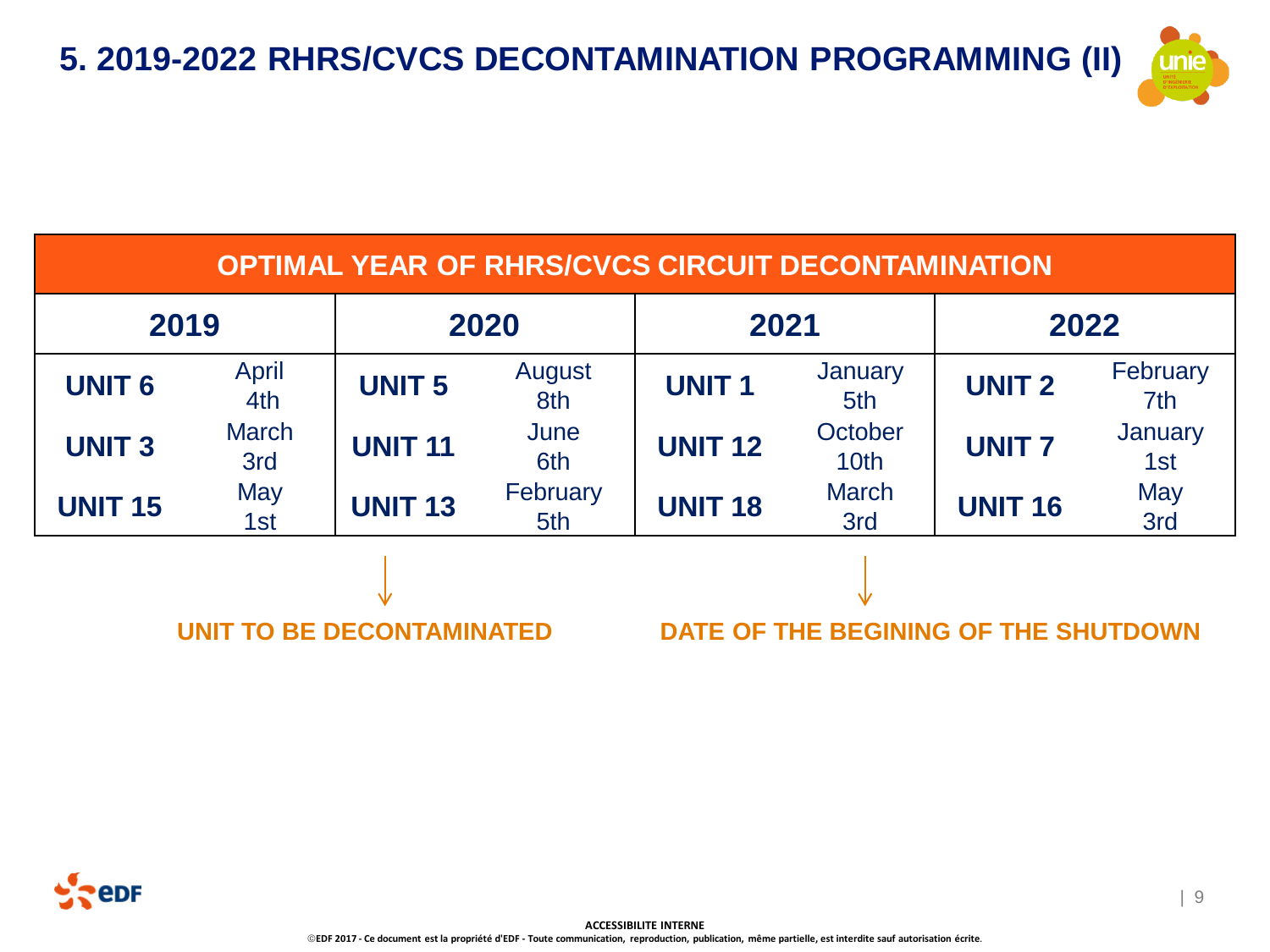#### **SYNTHESIS**



**Selection of eligible units for decontamination on the basis of the consolidated indexes** Eligible unit: Total RHRS & CVCS red indexes ≥ 2.

**The prioritization for implemented decontamination is based on the number of red indexes**

#### **Distribution of the eligible units according to:**

- The fleet outage planning
- The weight associated with maintenance activities according to the year chosen for decontamination.

#### **Taking into account logistical and budgetary considerations:**

- One decontamination at a time, with 5 weeks delay between 2 decontaminations (currently, just a single contractor) .
- Due to budgetary resources, 3 or 4 decontaminations will be implemented per year

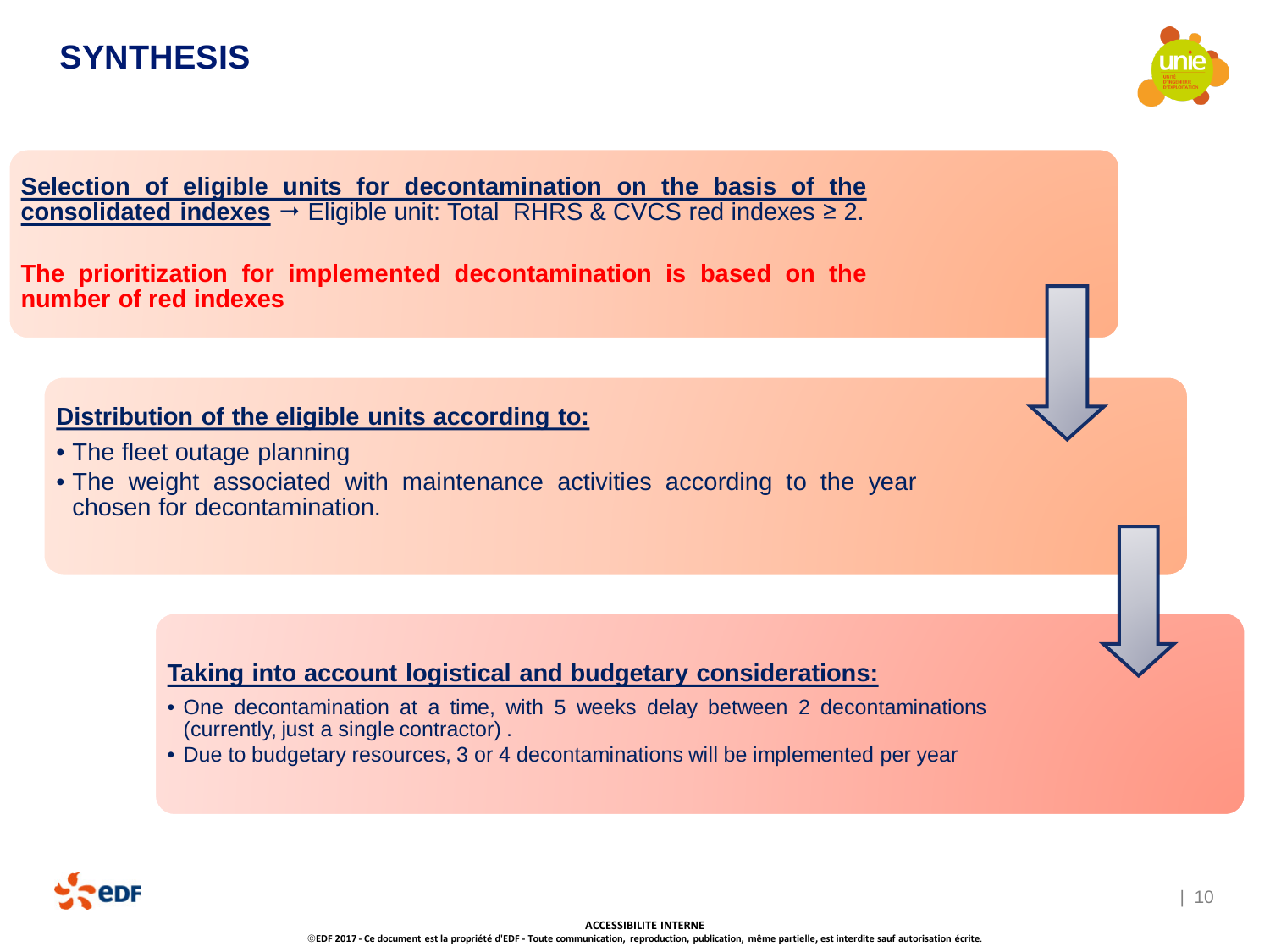#### **GAIN IN DOSE WITH RHRS/CVCS DECONTAMINATION ?**



- **Objective**: Implement a qualified chemical process on circuits to significantly decrease the dose rates.
- **Process**:Oxydo-reduction process / EMMAg or EMMAC-POA depending on the majority radionuclide (identified through CZT measures) and materials in the circuit.
- **Feedback experience**: The dose rate reduction factor varies between 2 and 4, and the estimate of the collective dose saved is several hundred person.mSv over 5 years.

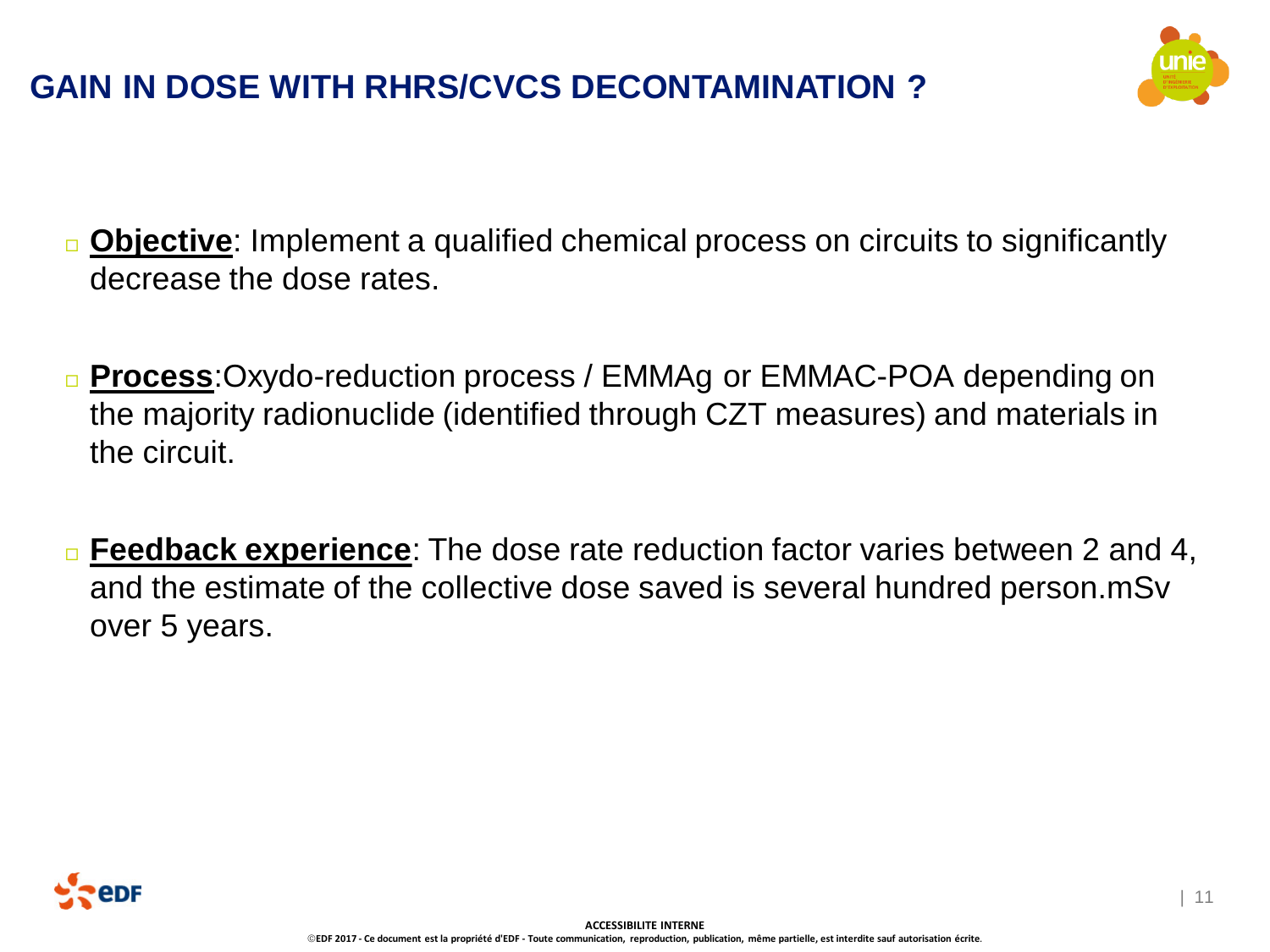#### **OPTIMISATION OF THE DECONTAMINATION PROCESS**

Decontamination process depends on the radioelement to be removed



**ACCESSIBILITE INTERNE**

**EDF 2017 - Ce document est la propriété d'EDF - Toute communication, reproduction, publication, même partielle, est interdite sauf autorisation écrite***.*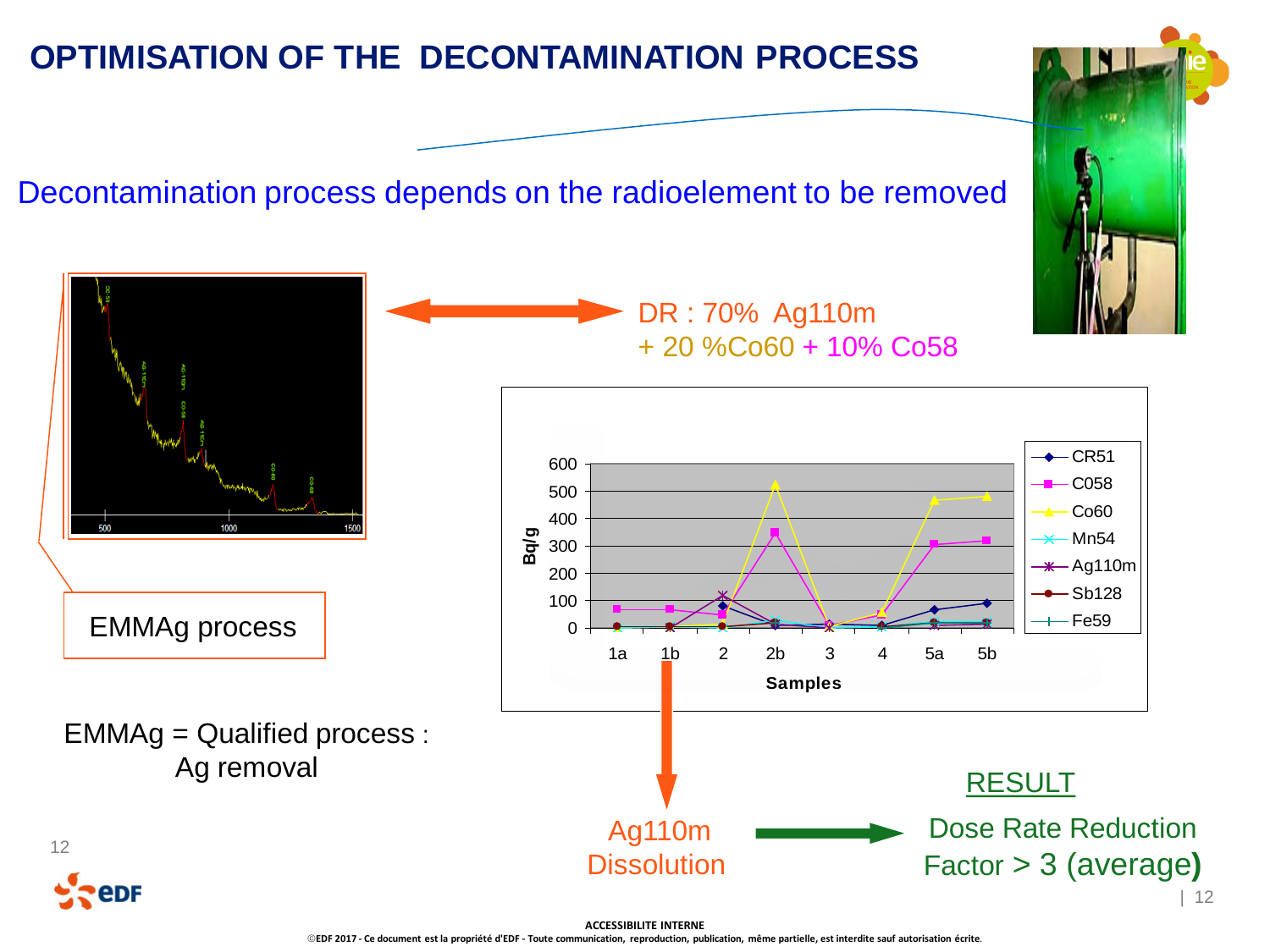

**The EDF industrial program of maintenance and modifications will have a significant impact on collective doses.**

**Since already 4 years, EDF evaluates the impact on doses and performs actions in order to manage the increase of doses:**

- Decontamination of the most polluted units is one of the main technical ALARA actions applicable to the entire fleet to save collective doses.
- □ Today, feedback experience shows that the estimated collective dose saving is higher than hundred person.mSv per decontamination (typically, between 200 and 800 person.mSv over 5 years).

**From now on, the treatment of hot spots becomes a priority. EDF has developed a strategy adapted to this treatment, which will be enriched by good practices resulting from NPP international feedback experience.**

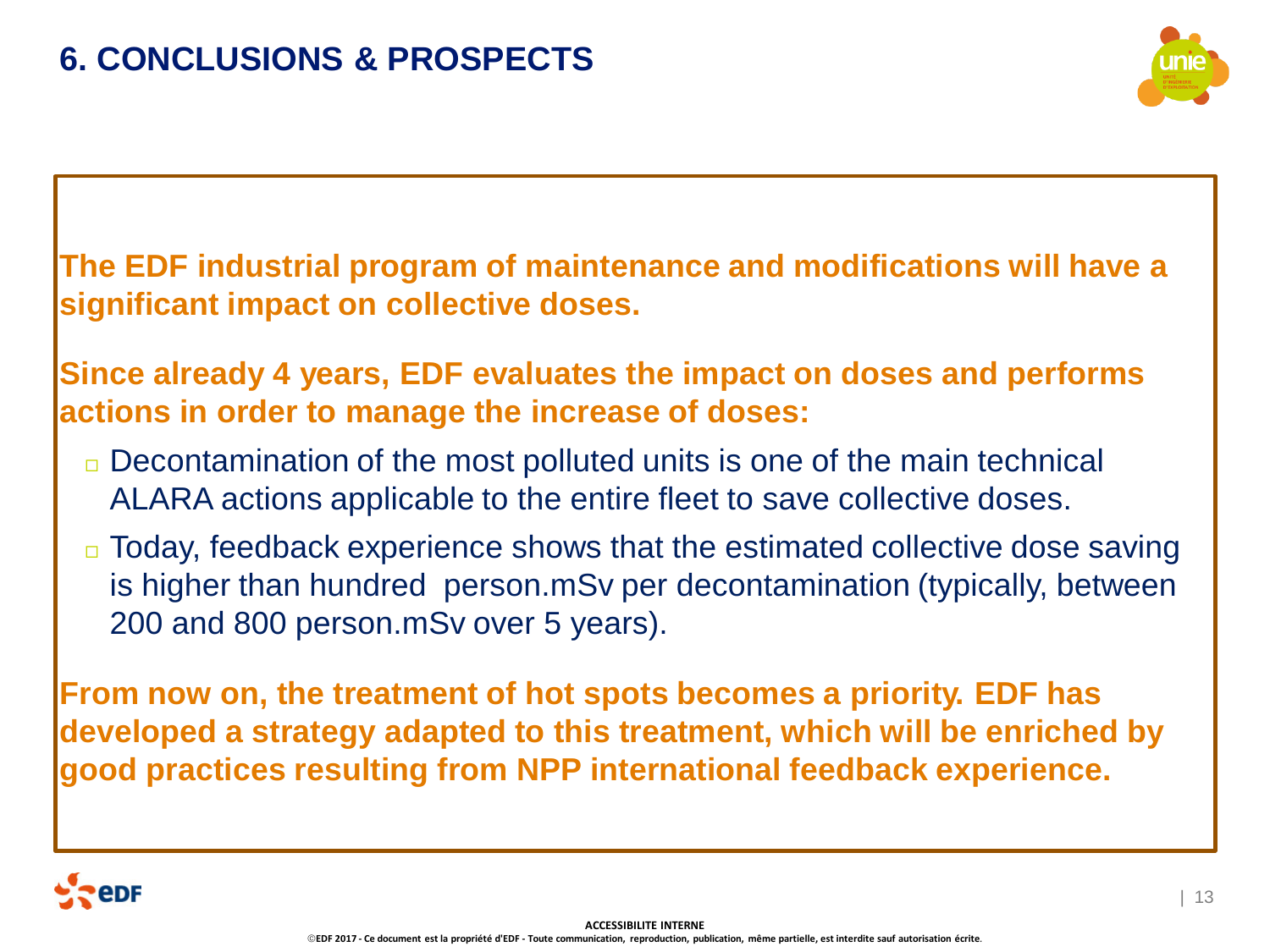

# **Tank you For your attention**



**ACCESSIBILITE : INTERNE EDF 2017 - Ce document est la propriété d'EDF - Toute communication, reproduction, publication, même partielle, est interdite sauf autorisation écrite***.*